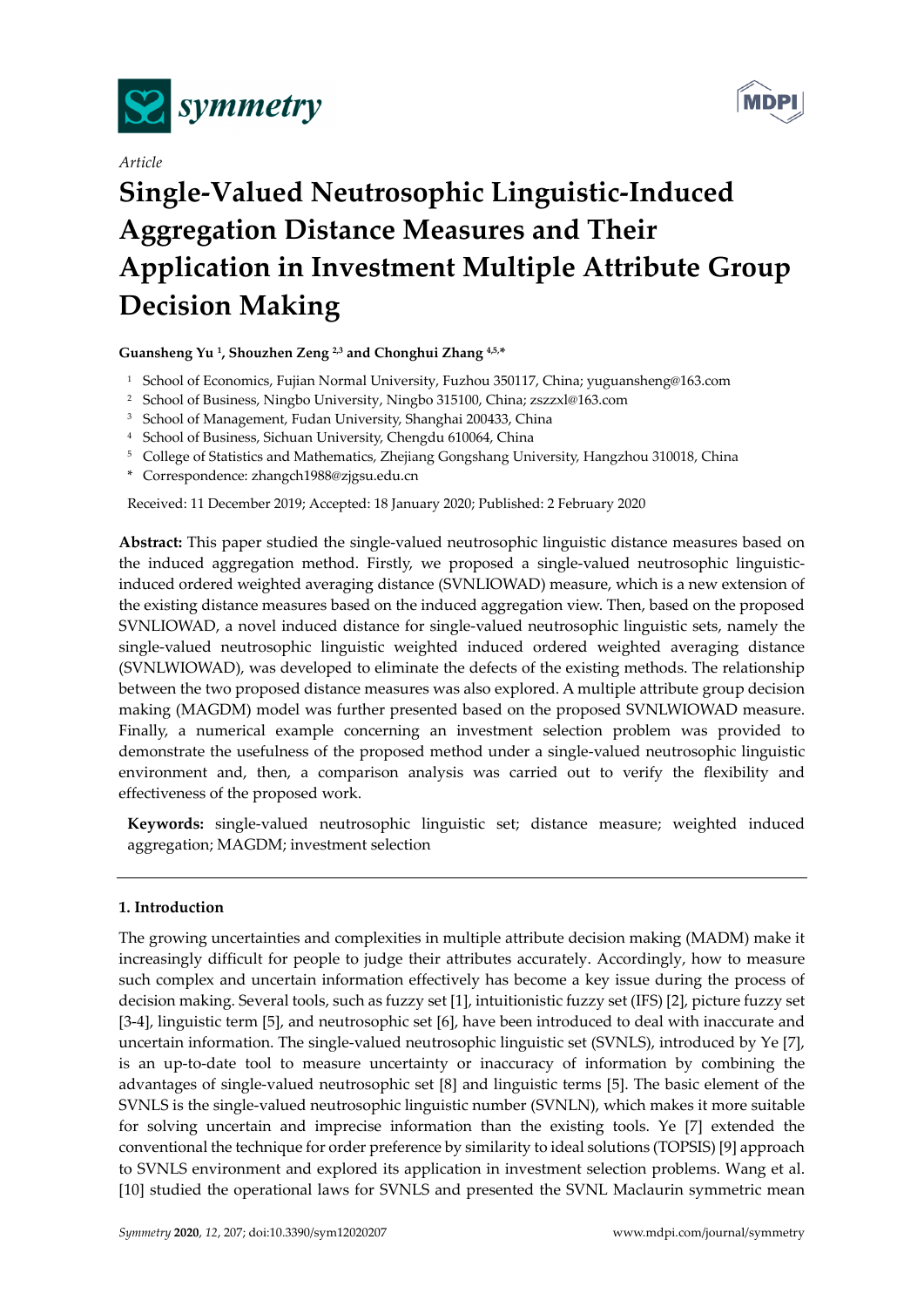aggregation operator. Chen et al. [11] studied the ordered weighted distance measure between SVNLSs. Wu et al. [12] studied the application of the SVNLS in a 2-tuple MADM environment. Kazimieras et al. [13] presented a weighted aggregated sum product assessment approach for SVN decision making problems. Garg and Nancy [14] proposed some SVNLS aggregation operators based on the prioritized method to solve the attributes' priority in MADM problems. Cao et al. [15] studied the SVNL decision making approach based on a combination of ordered and weighted distances measures.

Distance measure is one of the most popular tools to express the deviation degree between two sets or variables. Consequently, many types of distance measures have been investigated and proposed in the existing literature, such as the weighted distance (WD) measure [16], ordered weighted averaging distance (OWAD) measure [17], combined weighted distance (CWD) measure [18], and induced OWAD (IOWAD) measure [19]. Among them, the IOWAD measure is a widely used one, recently proposed by Merigó and Casanovas [19]. The key advantage of the IOWAD is that it summarizes the minimun and maximum distance measures and can use induced-ordering variables to depict the intricate attitudinal characteristics. Now, the IOWAD operator has been widely used in MADM problems and extended to accommodate several fuzzy environments, such as fuzzy IOWAD (FIOWAD) [20], fuzzy linguistic IOWAD [21], intuitionistic fuzzy IOWAD (IFIOWAD) [22], and 2-tuple linguistic IOWAD (2LIOWAD) [23].

However, as far as we know, there is no research on the application of the SVNLS with the IOWAD method. In accordance with the previous analysis, the SVNLS is an excellent method to describe fuzzy and uncertain information, while the IOWAD is a new tool that can be well integrated into the complex attitudes of decision makers. In order to develop and enrich the measure theory of SVNLS, this study explored the usefulness of the IOWAD measure in SVNL environments. For this purpose, the rest of the article is set out as follows: in Section 2, we briefly introduce some basic concepts. Section 3 firstly develops the single-valued neutrosophic linguistic induced ordered weighted averaging distance (SVNLIOWAD) operator, which is the extension of the IOWAD operator with SVNL information. Furthermore, the single-valued neutrosophic linguistic weighted induced ordered weighted averaging distance (SVNLWIOWAD) is then introduced to overcome the defects of the SVNLIOWAD operator and other existing induced aggregation distances. In Section 4, a MAGDM model based on the SVNLWIOWAD operator is formulated and a financial decision making problem is also provided to demonstrate the usefulness of the proposed method. Finally, Section 5 gives a conclusion for the paper.

## **2. Preliminaries**

In this section, we mainly recap some basic concepts of the SVNLS and the IOWAD operator.

### *2.1. The Single-Valued Neutrosophic Set (SVNS)*

**Definition 1** [24]. Let *u* be an element in a finite set *U* . A single-valued neutrosophic set (SVNS) *A* in  $U$  can be defined as in (1):

$$
A = \left\{ \left\langle u, T_A(u), I_A(u), F_A(u) \right\rangle | u \in U \right\},\tag{1}
$$

where  $T_A(u)$ ,  $I_A(u)$ , and  $F_A(u)$  are called the truth-membership function, indeterminacymembership function, and falsity-membership function, respectively, which satisfy the following conditions:

$$
0 \le T_A(u), I_A(u), F_A(u) \le 1, \quad 0 \le T_A(u) + I_A(u) + F_A(u) \le 3. \tag{2}
$$

A single-valued neutrosophic number (SVNN) is expressed as  $(T_A(u), T_A(u), F_A(u))$  and is simply termed as  $u = (T_u, I_u, F_u)$ . The mathematical operational laws between SVNNs  $u = (T_u, I_u, F_u)$ and  $v=(T_v, I_v, F_v)$  are defined as follows: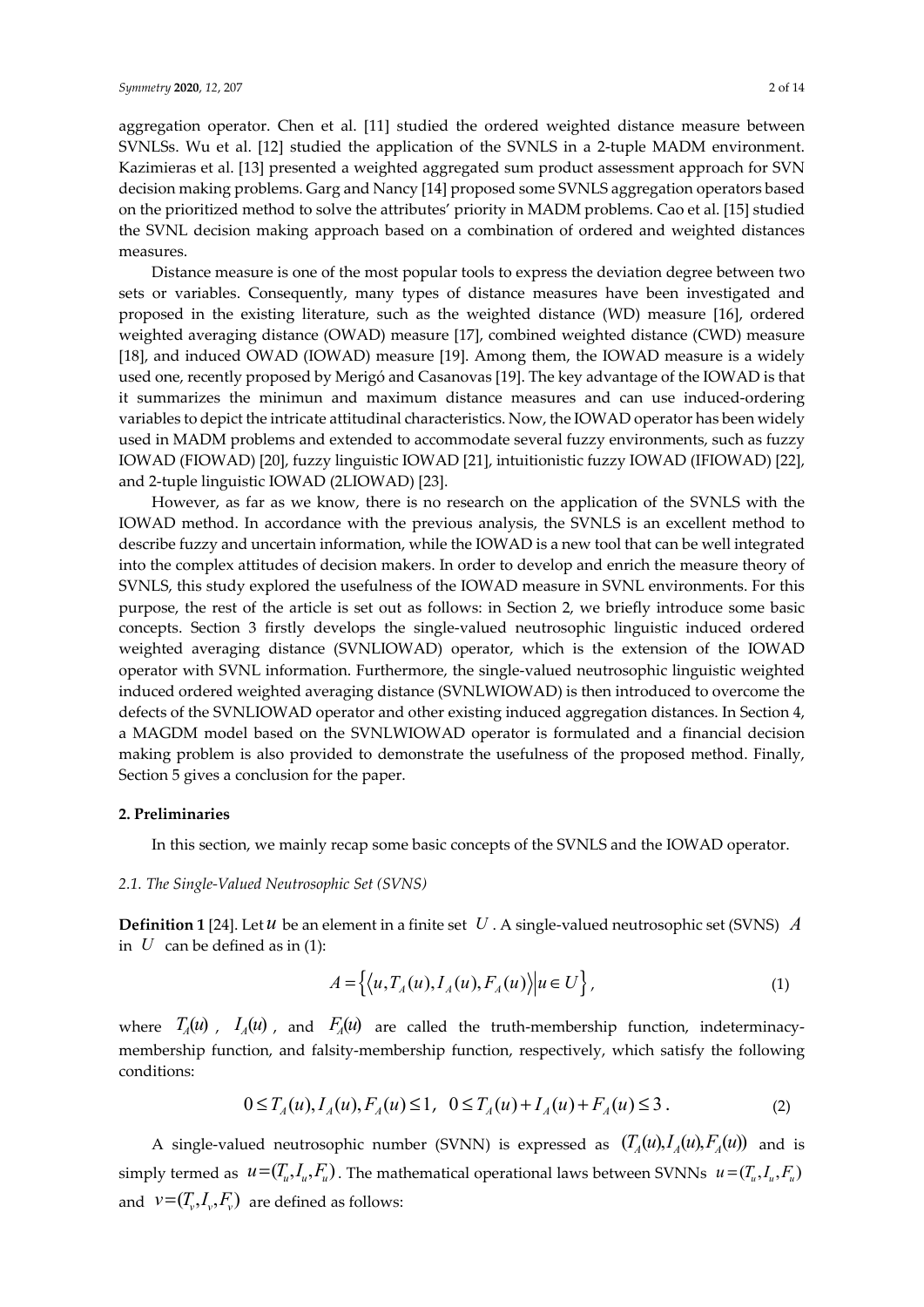- (1)  $u \oplus v = (T_u + T_v T_v * T_v, I_v * T_v, F_v * F_v);$
- (2)  $\lambda u = (1 (1 T_{\alpha})^{\lambda}, (I_{\alpha})^{\lambda}, (F_{\alpha})^{\lambda}), \lambda > 0$ ;
- (3)  $u^{\lambda} = ((T_{u})^{\lambda}, 1 (1 I_{u})^{\lambda}, 1 (1 F_{u})^{\lambda})$ ,  $\lambda > 0$ .

## *2.2. The Linguistic Set*

Let  $S = \{s_\alpha | \alpha = 1, ..., l\}$  be a finite and totally ordered discrete term set, where  $s_\alpha$  indicates a possible value for a linguistic variable (LV) and *l* is an odd value. For instance, given *l* = 7 , then a linguistic term set *S* could be specified  $S = \{S_1, S_2, S_3, S_4, S_5, S_6, S_7\}$  = {extremely poor, very poor, *poor, fair, good, very good, extremely good}.* Then, for any two LVs,  $\,s_i^{} \,$  and  $s_j$  in  $\,$   $S$   $\,$   $\,$  should satisfy rules  $(1)$ – $(4)$  [24]:

- (1)  $s_i \leq s_j \Leftrightarrow i \leq j$ ;
- (2)  $Neg(s_i) = s_i$ ;
- (3)  $\max(s_i, s_j) = s_j$ , if  $i \leq j$ ;
- (4)  $\min(s_i, s_j) = s_i$ , if  $i \leq j$ .

The discrete term set *S* is also extended to a continuous set  $\overline{S} = \{s_{\alpha} | \alpha \in R\}$  for reducing the loss of information during the operational process. The operational rules for LVs  $s_\alpha$ ,  $s_\beta \in \overline{S}$  are defined as follows [25]:

- (1)  $s_{\alpha} \oplus s_{\beta} = s_{\alpha + \beta}$ ;
- (2)  $\mu s_{\alpha} = s_{\mu \alpha}, \mu \ge 0$ .
- *2.3. The Single-Valued Neutrosophic Linguistic Set (SVNLS)*

**Definition 2** [7]. Let *U* be a finite universe set and  $\overline{S}$  be a continuous linguistic set, a SVNLS *B* in  $U$  is defined as in (3):

$$
B = \left\{ \left\langle u, \left[ s_{\theta(u)}, \left( T_B(u), I_B(u), F_B(u) \right) \right] \right\rangle \middle| u \in U \right\},\tag{3}
$$

where  $S_{\theta(u)} \in \overline{S}$ , the truth-membership function  $T_B(u)$ , the indeterminacy-membership function  $I_B(u)$ , and the falsity-membership function  $F_B(u)$  satisfy condition (4):

$$
0 \le T_B(u), I_B(u), F_B(u) \le 1, \quad 0 \le T_B(u) + I_B(u) + F_B(u) \le 3. \tag{4}
$$

For an SVNLS *B* in *U*, the SVNLN  $\langle s_{\theta(u)}, (T_B(u), I_B(u), F_B(u)) \rangle$  is simply termed as  $u = \langle s_{\theta(u)}, (T_u, I_u, F_u) \rangle$ . The operational rules for SVNLNs  $u_i = \langle s_{\theta(u_i)}, (T_{u_i}, I_{u_i}, F_u) \rangle$  (*i* = 1, 2) are defined as follows:

(1)  $u_1 \oplus u_2 = \langle s_{\theta(u_1) + \theta(u_2)}, (T_{u_1} + T_{u_2} - T_{u_1} * T_{u_2}, I_{u_1} * T_{u_2}, F_{u_1} * F_{u_2}) \rangle;$ 

(2) 
$$
\lambda u_1 = \langle s_{\lambda \theta(u_1)}, (1 - (1 - T_{u_1})^{\lambda}, (I_{u_1})^{\lambda}, (F_{u_1})^{\lambda}) \rangle, \lambda > 0;
$$

(3)  $u_1^{\lambda} = \left\langle s_{\theta^{\lambda}(u_1)}, ((T_{u_1})^{\lambda}, 1 - (1 - I_{u_1})^{\lambda}, 1 - (1 - F_{u_1})^{\lambda}) \right\rangle, \lambda > 0.$ 

**Definition 3** [7]. Given two SVNLNs  $u_i = \langle s_{\theta(u_i)}, (T_{u_i}, I_{u_i}, F_{u_i}) \rangle$  (*i* = 1, 2), their distance measure is defined using the following formula: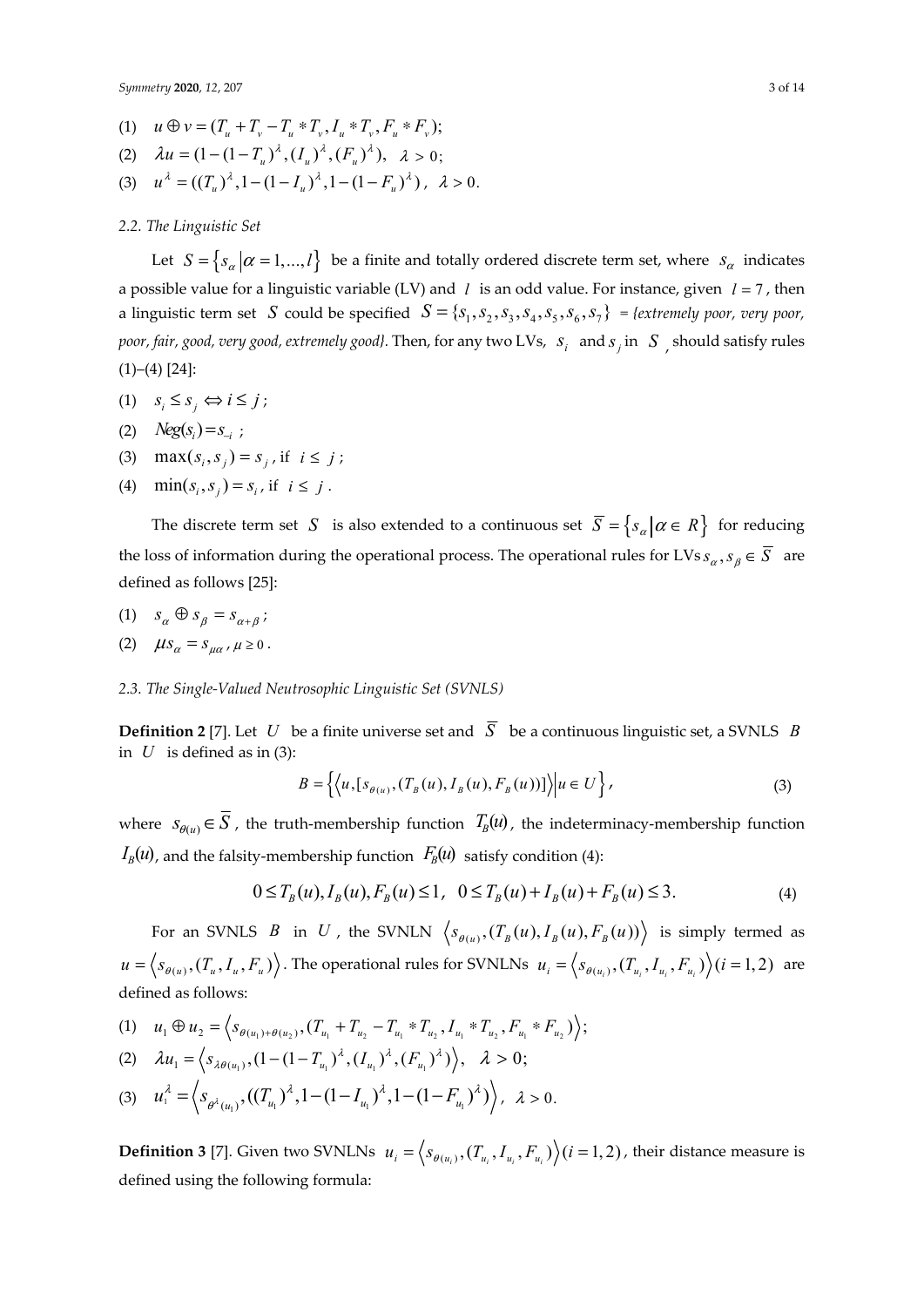$$
d(u_1, u_2) = \left[ \left| \theta(u_1) T_{u_1} - \theta(u_2) T_{u_2} \right|^l + \left| \theta(u_1) I_{u_1} - \theta(u_2) I_{u_2} \right|^l + \left| \theta(u_1) F_{u_1} - \theta(u_2) F_{u_2} \right|^l \right]^{1/l},
$$
\n(5)

where  $l \in (0,+\infty)$ . If we consider different weights associated with individual distances of SVNLVs, then we can get the single-valued neutrosophic linguistic weighted distance (SVNLWD) measure [10].

**Definition 4.** Let  $u_i, u_j$  ( $j = 1,2,...,n$ ) be the two collections of SVNLNs, a single-valued neutrosophic linguistic weighted distance measure is defined as following formula:

$$
SYNLWD((u_1, u_1), ..., (u_n, u_n)) = \sum_{j=1}^{n} w_j d(u_j, u_j),
$$
\n(6)

where the associated weighting vector  $w_j$  satisfies  $w_j \in [0,1]$  and 1  $\sum_{i=1}^{n} w_i = 1$ *j j w*  $\sum_{j=1}^{\infty} w_j = 1.$ 

# *2.4. The Single-Valued Neutrosophic Linguistic Set (SVNLS)*

Motivated by the induced ordered weighted averaging (IOWA) operator [26], Merigó and Casanovas [19] developed the IOWAD operator. For two crisp sets  $X = (x_1, ..., x_n)$  and  $Y = (y_1, ..., y_n)$ , the IOWAD operator be easily obtained as follows:

**Definition 5.** An IOWAD operator is defined by a weight vector  $W = (w_1, ..., w_n)^T$  with  $0 \leq w_j \leq 1$  and 1 1 *n j j w*  $\sum_{j=1} w_j = 1$  and an order-inducing vector  $T = (t_1, ..., t_n)$ , such that:  $(\langle t_1, x_1, y_1 \rangle, ..., \langle t_n, x_n, y_n \rangle) = \sum_{j=1}^n$  $(x_1, y_1), ..., (t_n, x_n, y_n)$  $=$  $\sum_{n=1}^{n}$  $\sum_{j=1}^{N_n} \sum_{j=1}^{N} V_j D_j$  $IOWAD(\langle t_1, x_1, y_1 \rangle, ..., \langle t_n, x_n, y_n \rangle) = \sum w_i D^i$  $=\sum_{j=1} w_j D_j$ , (7)

where  $(D_1,..., D_n)$  is recorded  $(d_1,..., d_n)$ , induced by the decreasing order of  $(t_1,..., t_n)$ , and  $d_i = d(x_i, y_i) = |x_i - y_i|$  is the distance between  $x_i$  and  $y_i$ .

# **3. Single-Valued Neutrosophic Linguistic-Induced Aggregation Distance Measures**

## *3.1. SVNLIOWAD Measure*

Previous analysis has shown that the IOWAD is a very practical tool to measure deviation in many fields, such as clustering analysis and decision making. In this section, we explore the application of the IOWAD operator in an SVNL situation and develop the SVNLIOWAD operator.

**Definition 6.** Let  $u_i, u_i$   $(j = 1,2,...,n)$  be two sets of SVNLNs, then the SVNLIOWAD operator is defined by a weight vector  $W = (w_1, ..., w_n)^T$  with  $0 \leq w_j \leq 1$  and 1 1 *n j j w*  $\sum_{j=1}^{n} w_j = 1$  and an orderinducing vector  $T = (t_1, ..., t_n)$ , such that:

$$
SVMLOWAD(\langle t_1, u_1, u_1 \rangle, ..., \langle t_n, u_n, u_n \rangle) = \sum_{j=1}^n w_j D_j,
$$
\n(8)

where  $(D_1, ..., D_n)$  is recorded  $(d_1, ..., d_n)$  *i*nduced by the decreasing order of  $(t_1, ..., t_n)$ ,  $d_i = d(u_i, u'_i) = |u_i - u'_i|$  is the distance between SVNLNs, defined in Equation (5).

 $111$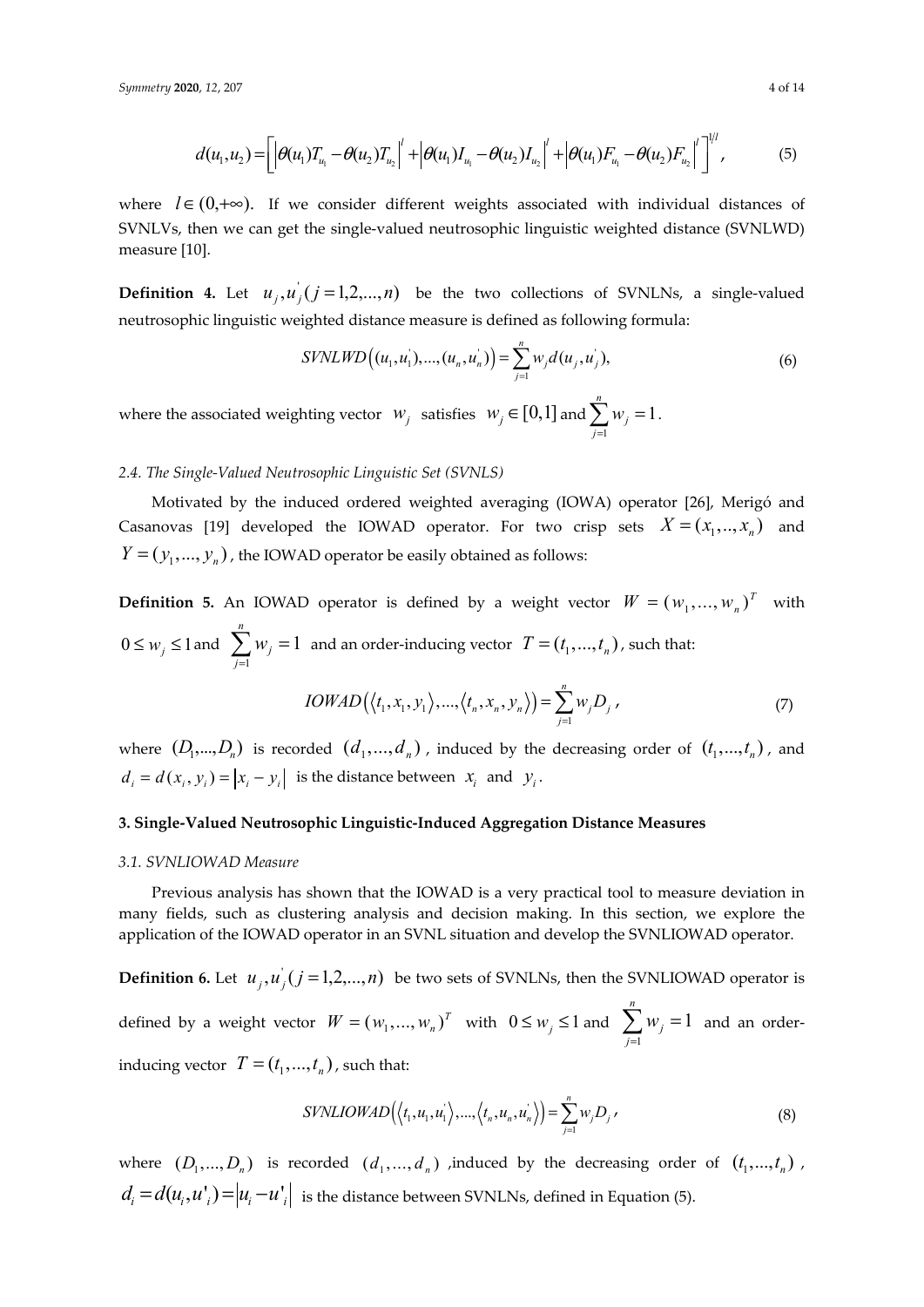Using a similar analysis with the IOWAD operator [18, 19, 27, 28], it is easy to derive the following useful properties for the SVNLIOWAD operator:

**Theorem 1** (Idempotency). If  $d_i = d(u_i, u'_i) = |u_i - u'_i| = d$  for all *i*, then

$$
SVMLIOWAD\left(\langle t_1, u_1, u_1 \rangle, ..., \langle t_n, u_n, u_n \rangle\right) = d.
$$
\n(9)

**Theorem 2** (Boundedness). Let  $\min_i(|u_i - u'_i|) = x$  and  $\max_i(|u_i - u'_i|) = y$ , then

$$
x \leq SYNLIOWAD\left(\langle t_1, u_1, u_1 \rangle, ..., \langle t_n, u_n, u_n \rangle\right) \leq y.
$$
\n(10)

**Theorem 3 (Monotonicity).** If  $|u_i - u_i| \ge |v_i - v_i|$  for all *i*, then

$$
SVINLIOWAD(\langle t_1, u_1, u_1 \rangle, ..., \langle t_n, u_n, u_n \rangle) \geq SYNLIOWAD(\langle t_1, v_1, v_1 \rangle, ..., \langle t_n, v_n, v_n \rangle).
$$
(11)

**Theorem 4** (Commutativity-IOWA operator aggregation). Let  $(\langle t_1, u_1, u_1 \rangle, ..., \langle t_n, u_n, u_n \rangle)$  $(i=1,2,...,n)$  be any possible permutation of the argument vector  $\ (\big\langle t_1,v_1,v_1^{'}\big\rangle,...,\big\langle t_n,v_n,v_n^{'}\big\rangle\big)$  , then  $SVMLIOWAD(\langle t_1, u_1, u_1' \rangle, ..., \langle t_n, u_n, u_n' \rangle) = SVNLIOWAD(\langle t_1, v_1, v_1' \rangle, ..., \langle t_n, v_n, v_n' \rangle)$ .  $(12)$ 

We can also illustrate the property of commutativity by considering the distance measure:

$$
SVNLIOWAD(\langle t_1, u_1, u_1' \rangle, ..., \langle t_n, u_n, u_n' \rangle) = SVNLIOWAD(\langle t_1, u_1', u_1 \rangle, ..., \langle t_n, u_n, u_n' \rangle).
$$
 (13)

By considering different cases of the weighted vector in the SVNLIOWAD operator, we can get several special distance measures. For example:

- $\bullet$  If  $W_1$  $w_1 = \dots = w_n = \frac{1}{n}$ , we obtain the SVNLWD;
- If the ordering of weight  $W_j$  is same as the order-inducing  $t_j$  for all  $j$ , then the SVNLIOWAD reduces to the SVNLOWAD measure [15];
- If  $T = (t, 0, \dots, 0)$ , then

$$
SYNLIOWAD(\langle t_1, u_1, u_1 \rangle, ..., \langle t_n, u_n, u_n \rangle) = D_1.
$$
\n(14)

Next, a numerical example is given to show the aggregation process of the SVNLIOWAD operator.

# **Example 1.** Assuming that:

$$
U = (u_1, u_2, u_3, u_4, u_5)
$$
  
=({ $\langle s_2, (0.5, 0.3, 0.4) \rangle, \langle s_5, (0.3, 0.3, 0.6) \rangle, \langle s_5, (0.5, 0.2, 0.2) \rangle, \langle s_7, (0.5, 0.8, 0.2) \rangle, \langle s_2, (0.1, 0.4, 0.6) \rangle}$ 

and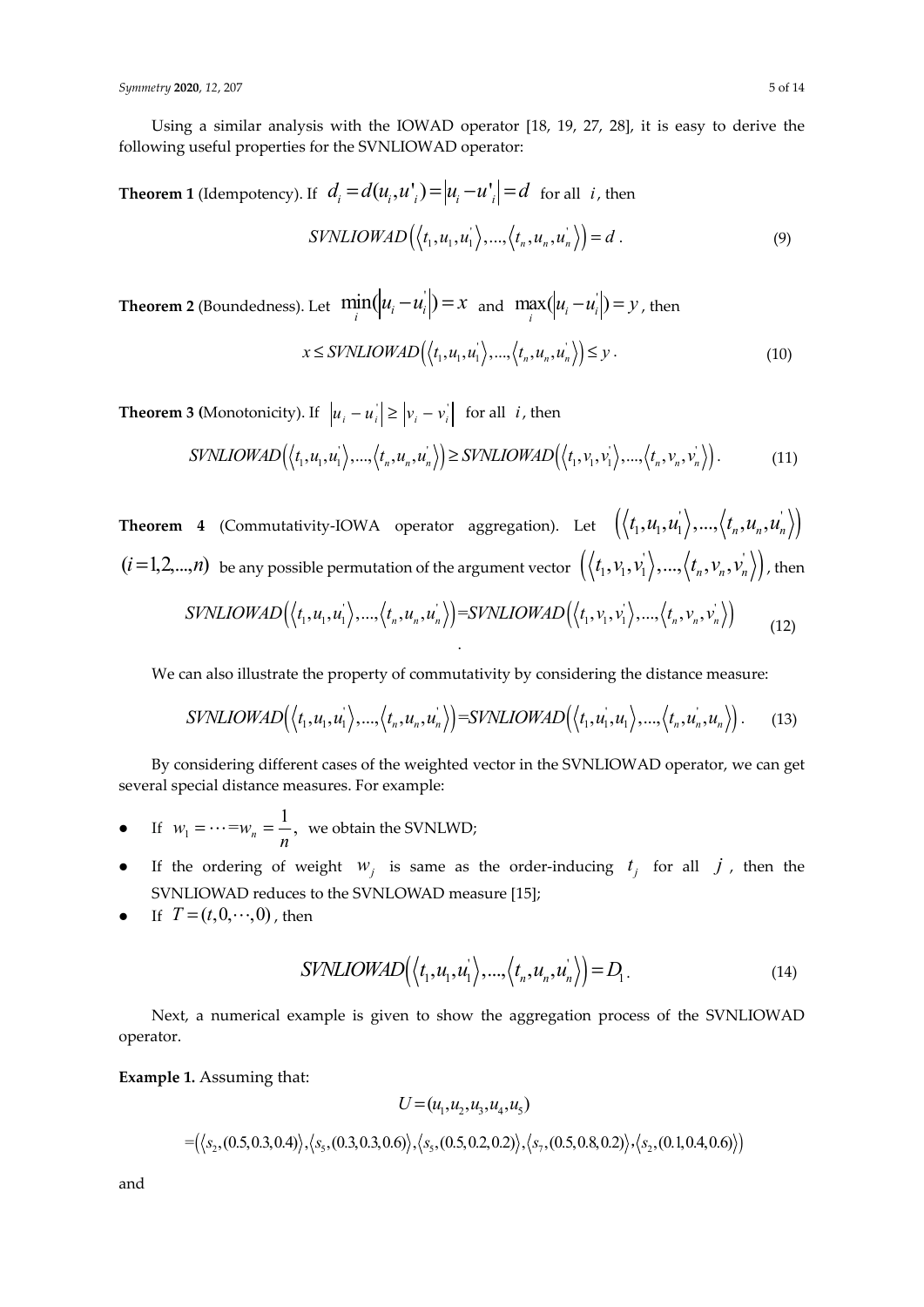$$
V = (v_1, v_2, v_3, v_4, v_5)
$$
  
=  $(\langle s_3, (0.7, 0.8, 0) \rangle, \langle s_5, (0.4, 0.4, 0.5) \rangle, \langle s_3, (0.5, 0.7, 0.2) \rangle, \langle s_3, (0.4, 0.2, 0.6) \rangle, \langle s_4, (0.5, 0.7, 0.2) \rangle)$ 

are two SVNLNs defined in linguist term set  $S = \{S_1, S_2, S_3, S_4, S_5, S_6, S_7\}$  and suppose  $w = (0.20, 0.30, 0.15, 0.10, 0.25)^T$  and  $T = (5, 8, 4, 2, 7)$  are the weight vector and order-inducing variable vector of the SVNLIOWAD operator, respectively. Then, the calculation steps of the SVNLIOWAD are displayed as follows:

(1) Calculate the individual distances  $d(u_i, v_i)$   $(i = 1, 2, ..., 5)$  (let  $\lambda = 1$ ) according to Equation (5):

$$
d(u_1, v_1) = |2 \times 0.5 - 3 \times 0.7| + |2 \times 0.3 - 3 \times 0.8| + |2 \times 0.4 - 3 \times 0| = 3.7.
$$

Similarly, we get

$$
d(u_2, v_2) = 1.5, d(u_3, v_3) = 2.4, d(u_4, v_4) = 7.7, d(u_5, v_5) = 3.2;
$$

(2) Sort the  $d(u_i, v_i)$  ( $i = 1, 2, ..., 5$ ) according to the decreasing order of the order-inducing variable:

$$
D_1 = d(u_2, v_2) = 1.5, \ D_2 = d(u_5, v_5) = 3.2, \ D_3 = d(u_1, v_1) = 3.7,
$$

$$
D_4 = d(u_3, v_3) = 2.4, d(u_4, v_4) = 7.7;
$$

(3) Utilize the SVNLIOWAD operator defined in Equation (8) to perform the following aggregation:  $SVMLIOWAD(U, V)$ 

$$
= 0.20 \times 1.5 + 0.30 \times 3.2 + 0.15 \times 3.7 + 0.10 \times 2.4 + 0.25 \times 7.7 = 3.71.
$$

From the aggregation process of the SVNLIOWAD operator, as well as the existing other induced aggregation distances, we see that the order-inducing variables are not really infused in the aggregation results, which fail to express the variation caused by the change of order-inducing variables. Thus, we needed to develop a new induced aggregation distance operator for SVNLSs to overcome this defect.

## *3.2. SVNLWIOWAD Measure*

The special feature of the SVNLWIOWAD operator is that its induced ordering-variables play a dual role in the aggregation process. One role is, as the previous SVNLIOWAD operator, to induce the order of the arguments and the other is to adjust the associated weights. Thus it can better reflect the influence of the induced variables on the ensemble results. The SVNLWIOWAD operator can be defined as follows.

**Definition 7.** Let  $u_i, u_i$   $(j = 1, 2, ..., n)$  be two sets of SVNLNs, the SVNLWIOWAD operator is defined by a weight vector  $W = (w_1, ..., w_n)^T$  with  $0 \le w_j \le 1$  and 1 1 *n j j w*  $\sum_{j=1} w_j = 1$ ; and an orderinducing vector  $T = (t_1, ..., t_n)$ , such that:

$$
SYNLWIOWAD(\langle t_1, u_1, u_1 \rangle, ..., \langle t_n, u_n, u_n \rangle) = \sum_{j=1}^n \varpi_j D_j \qquad (15)
$$

where  $(D_1, ..., D_n)$  is recorded  $(d_1, ..., d_n)$  induced by the decreasing order of  $(t_1, ..., t_n)$ ,  $d_i = |u_i - u^*|$  is the distance between SVNLNs, defined in Equation (5).  $\sigma_{i,j}$  (  $j = 1, 2, ..., n$  ) is a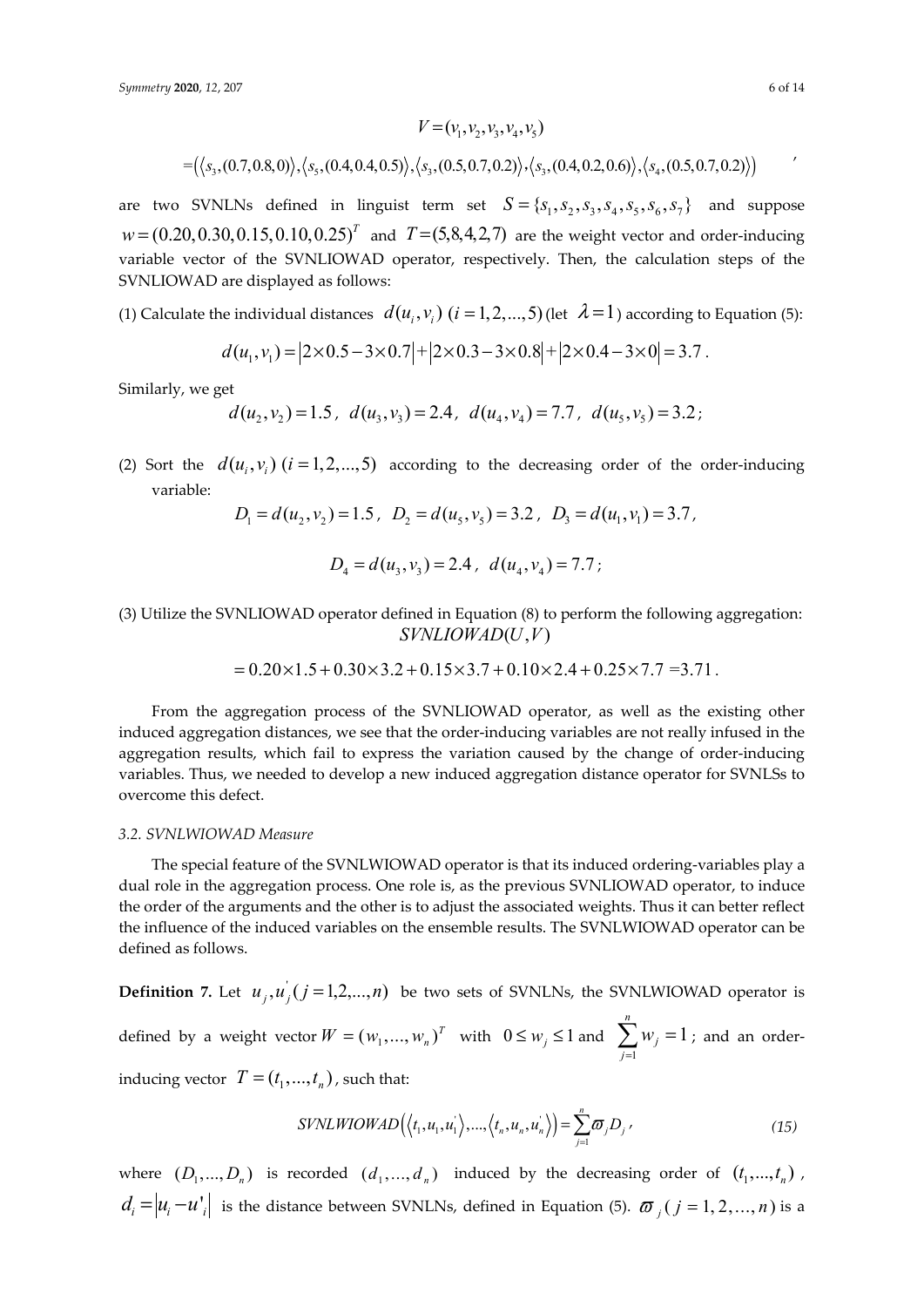moderated weight that is relatively determined by the weight  $w_i \in W$  and order-inducing variable  $t_i \in T$ :

$$
\varpi_{j} = \frac{w_{j}t_{\sigma(j)}}{\sum_{j=1}^{n} w_{j}t_{\sigma(j)}},
$$
\n(16)

where  $(\sigma(1),...,\sigma(n))$  is a permutation of  $(1,...,n)$  such that  $t_{\sigma(i-1)} \geq t_{\sigma(i)}$  for all  $j > 1$ . Example 2 illustrates the performance of the SVNLWIOWAD operator.

**Example 2** (Example 1 continuation). To utilize the SVNLWIOWAD operator, we calculated the moderated weight  $\sigma$ <sup>*j*</sup> defined in Equation (16):

$$
\varpi_{1} = \frac{w_{1}t_{\sigma(1)}}{\sum_{j=1}^{5} w_{j}t_{\sigma(j)}} = \frac{0.20 \times 8}{0.20 \times 8 + 0.30 \times 7 + 0.15 \times 5 + 0.10 \times 4 + 0.25 \times 4} = 0.274.
$$

Similarly,

$$
\bar{\omega}_2 = 0.359
$$
,  $\bar{\omega}_3 = 0.128$ ,  $\bar{\omega}_4 = 0.068$ ,  $\bar{\omega}_5 = 0.171$ .

Thus, based on the results of Example 1, we can get the aggregation result of the SVNLWIOWAD operator:

$$
SVMLW IOWAD(U,V)
$$

$$
= 0.274 \times 1.5 + 0.359 \times 3.2 + 0.128 \times 3.7 + 0.068 \times 2.4 + 0.171 \times 7.7 = 3.462
$$

Obviously, we got a different result compared with the SVNLIOWAD operator in Example 1. The main reason for the difference is that the order-inducing variables in the SVNLIOWAD operator (including the existing IOWAD and its numerous extensions) only act as inducers for the arguments, and do not participate in the actual calculation process. However, the SVNLWIOWAD's orderinducing variables can not only act as the inducer, but also participate in the actual calculation progress by adjusting the associated weights. Therefore, it can measure the effect of order-inducing variables on the aggregation results. Consequently, the SVNLWIOWAD can achieve a more reasonable and scientific measurement over the SVNLIOWAD operator.

The following theorems show some useful properties of the SVNLWIOWAD operator:

**Theorem 5** (Idempotency). Let  $Q$  be the SVNLWIOWAD operator, if all  $d_i = |u_i - u_i| = d$  for all *i*, then:

$$
Q(\langle t_1, u_1, u_1 \rangle, \ldots, \langle t_n, u_n, u_n \rangle) = d.
$$
 (17)

**Proof**. Because  $d_i = |u_i - u_i| = d$ , then  $D_j = d$  for  $j = 1, 2, ..., n$ , and we have:

$$
Q(\langle t_1,u_1,u_1\rangle,...,\langle t_n,u_n,u_n\rangle)=\sum_{j=1}^n\boldsymbol{\varpi}_jD_j=d\sum_{j=1}^n\boldsymbol{\varpi}_j.
$$

Note that 1 1, *n j j*  $\varpi$  $\sum_{j=1}$   $\varpi_j = 1$ , thus we obtain  $\mathcal{Q}(\langle t_1, u_1, u_1 \rangle, ..., \langle t_n, u_n, u_n \rangle)$ 1  $, u_1, u_1 \rangle, ..., \langle t_n, u_n, u_n \rangle) = d \sum \varpi_i = d.$ *n*  $\mu_n$ ,  $\mu_n$ <sub>/</sub> $\mu_n$ <sub>/</sub> $\mu_n$ <sub> $\omega$ <sub>*j*</sub></sub> *j*  $Q(\langle t_1, u_1, u_1 \rangle, ..., \langle t_n, u_n, u_n \rangle) = d \sum \varpi_i = d$  $= d \sum_{j=1}$   $\varpi_{j} = d$  .  $\Box$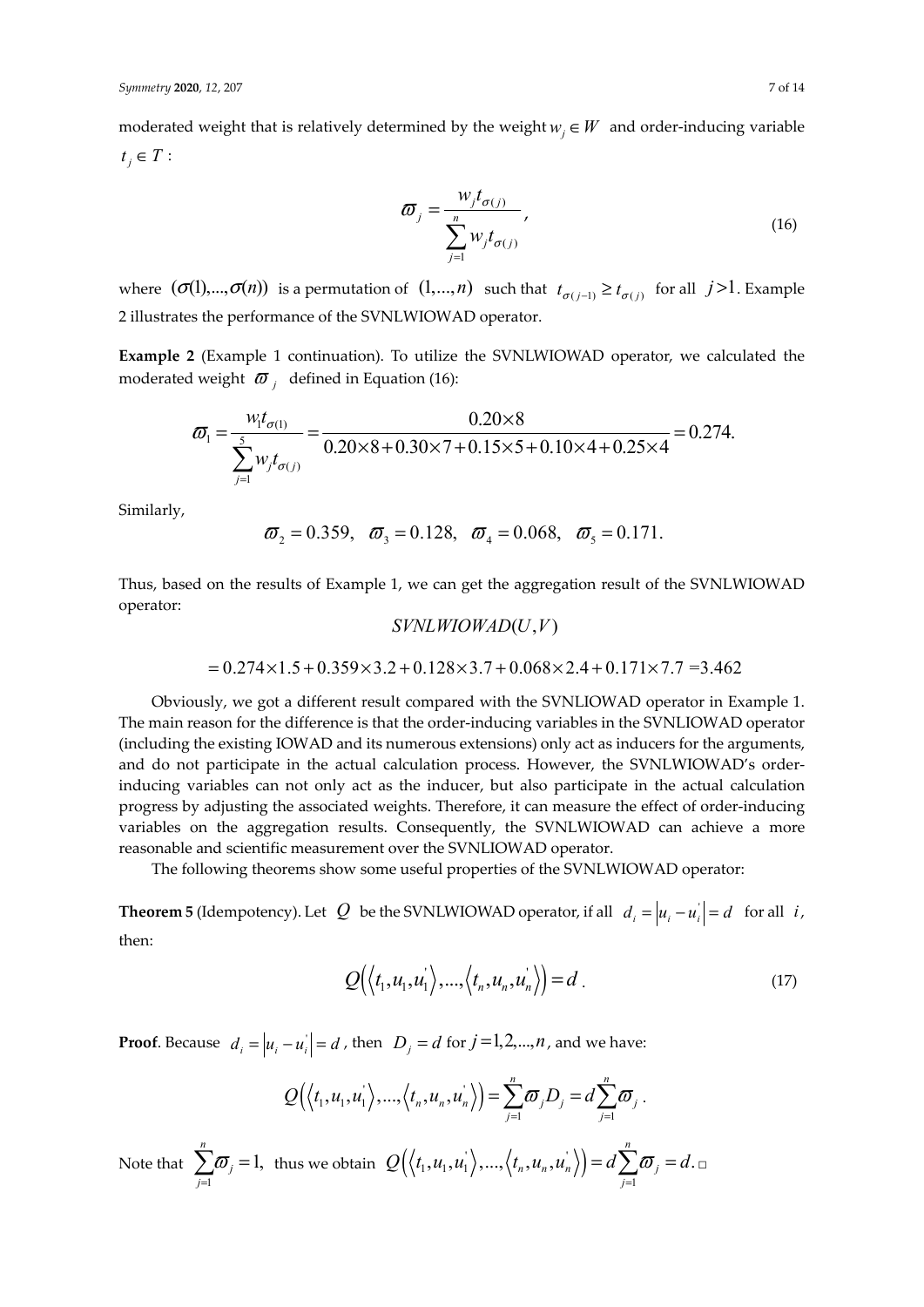**Theorem 6** (Boundedness). Let  $\min_i(|u_i - u_i|) = x$  and  $\max_i(|u_i - u_i|) = y$ , then:

$$
x \le Q\left(\langle t_1, u_1, u_1 \rangle, \ldots, \langle t_n, u_n, u_n \rangle\right) \le y.
$$
\n(18)

**Proof**. Because  $\boldsymbol{\varpi}_j \in [0,1]$  and 1 1 *n j j*  $\varpi$  $\sum_{j=1}$   $\sigma_j = 1$  , then:

$$
Q\Big(\Big\langle t_1,u_1,u_1\Big\rangle,\dots,\Big\langle t_n,u_n,u_n\Big\rangle\Big)=\sum_{j=1}^n\boldsymbol{\overline{\omega}}_jD_j\leq \sum_{j=1}^n\boldsymbol{\overline{\omega}}_jy=y\sum_{j=1}^n\boldsymbol{\overline{\omega}}_j=y.
$$

Similarly,

$$
Q(\langle t_1, u_1, u_1 \rangle, ..., \langle t_n, u_n, u_n \rangle) = \sum_{j=1}^n \varpi_j D_j \ge \sum_{j=1}^n \varpi_j x = x \sum_{j=1}^n \varpi_j = x.
$$

Thus, we get

$$
x \le Q\Big(\Big\langle t_1, u_1, u_1 \Big\rangle, \dots, \Big\langle t_n, u_n, u_n \Big\rangle\Big) \le y.
$$

□

**Theorem 7** (Monotonicity). If  $|u_i - u_i| \ge |v_i - v_i|$  for all *i*, then:

$$
Q(\langle t_1, u_1, u_1 \rangle, ..., \langle t_n, u_n, u_n \rangle) \ge Q(\langle t_1, v_1, v_1 \rangle, ..., \langle t_n, v_n, v_n \rangle).
$$
\n(19)

**Proof.** Let

$$
Q(\langle t_1, u_1, u_1 \rangle, ..., \langle t_n, u_n, u_n \rangle) = \sum_{j=1}^n \varpi_j D_j,
$$
  

$$
Q(\langle t_1, v_1, v_1 \rangle, ..., \langle t_n, v_n, v_n \rangle) = \sum_{j=1}^n \varpi_j D'_j.
$$

As  $|u_i - u_i| \ge |v_i - v_i|$  for all *i*, it follows  $D_j \ge D'_j$  for all *j*, therefore

$$
Q(\langle t_1,u_1,u_1\rangle,...,\langle t_n,u_n,u_n\rangle)=\sum_{j=1}^n\sigma_jD_j\geq \sum_{j=1}^n\sigma_jD'_j=Q(\langle t_1,v_1,v_1\rangle,...,\langle t_n,v_n,v_n\rangle).
$$

□

**Theorem 8** (Commutativity-IOWA operator aggregation). Let  $(\langle t_1, u_1, u_1 \rangle, ..., \langle t_n, u_n, u_n \rangle)$  $(i=1,2,...,n)$  be any possible permutation of the argument vector  $\ (\big\langle t_1,v_1,v_1^{'}\big\rangle,...,\big\langle t_n,v_n,v_n^{'}\big\rangle \big)$  , then:

$$
Q(\langle t_1, u_1, u_1 \rangle, ..., \langle t_n, u_n, u_n \rangle) = Q(\langle t_1, v_1, v_1 \rangle, ..., \langle t_n, v_n, v_n \rangle).
$$
\n(20)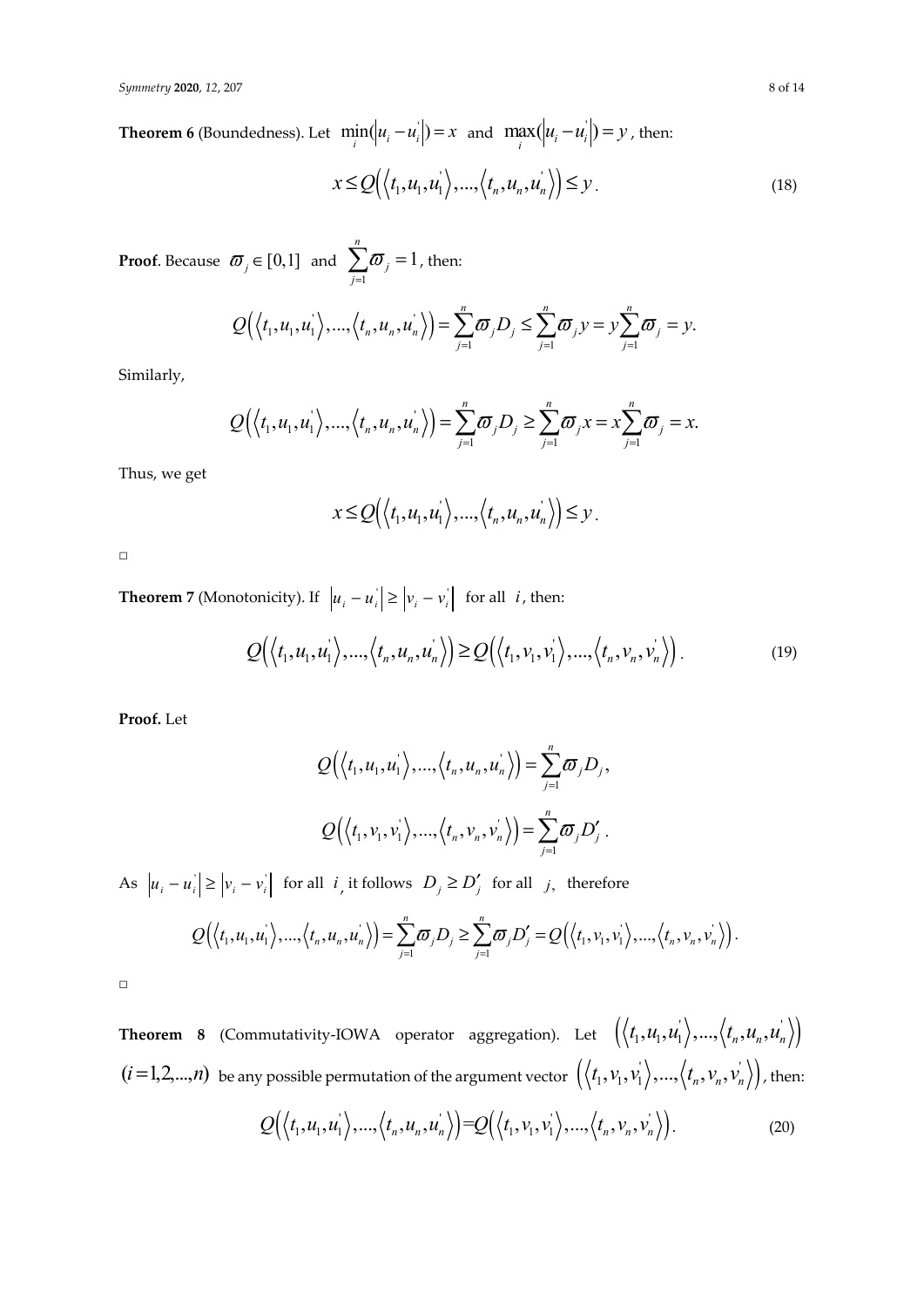**Proof.** The permutation between  $\left(\langle t_1, u_1, u_1'\rangle,...,\langle t_n, u_n, u_n'\rangle\right)$  and  $\left(\langle t_1, v_1, v_1'\rangle,...,\langle t_n, v_n, v_n'\rangle\right)$  $(i = 1, 2, \ldots, n)$  follows that the corresponding rearranged arguments  $D_i = D'_i$  for all *j*, therefore

$$
Q(\langle t_1, u_1, u_1 \rangle, \ldots, \langle t_n, u_n, u_n \rangle) = \sum_{j=1}^n \sigma_j D_j = \sum_{j=1}^n \sigma_j D_j' = Q(\langle t_1, v_1, v_1 \rangle, \ldots, \langle t_n, v_n, v_n \rangle)
$$

We can also illustrate the property of commutativity by considering the distance measure:

$$
Q(\langle t_1, u_1, u_1 \rangle, \ldots, \langle t_n, u_n, u_n \rangle) = Q(\langle t_1, u_1, u_1 \rangle, \ldots, \langle t_n, u_n, u_n \rangle).
$$
 (21)

Note that  $|u_i - u_i| = |u_i - u_i|$  for all *i*, thus the Equation (20) is easy to prove. □

In light of the similar analysis methods in [29-34], some particular cases of the SVNLWIOWAD operator can be achieved by exploring the weight vector and order-inducing values.

## **4. A New MAGDM Approach Based on the SVNLWIOWAD Operator**

## *4.1. Steps of the MAGDM Method Based on the SVNWIOWAD Operator*

On the basis of the analysis reviewed in the Introduction, it is customary for decision makers to express their opinions on alternatives over attributes by SVNLNs because of their cognition with uncertainty and vagueness. Therefore, it is well worth investigating the application of the proposed SVNLWIOWAD under the SVNL framework. For an MAGDM problem with *n* alternatives  $A = \{A_1, A_2, ..., A_n\}$  assessed by decision makers with respect to *m* schemes (attributes)  $C = \{C_1, C_2, ..., C_m\}$ , the decision steps based on the SVNLWIOWAD are listed as follows:

**Step 1:** Each expert  $d_k (k = 1, 2, ..., l)$  *(whose weight is*  $\mathcal{E}_k$ , meeting  $\mathcal{E}_k \ge 0$  and 1 1 *k k* ε  $\sum_{k=1}$   $\varepsilon_k = 1$ ) provides his or her performance of attributes by the SVNLNs. Afterwards, the individual decision matrix  $\; U^{k} = \left( u^{(k)}_{_{ij}} \right) \;$  $k = \int_{\mathbb{R}^n} (k)$  $U^k = (u_j^{(k)})$ <sub>*m*×*n*</sub> is obtained, where  $u_j^{(k)}$  $u_{ij}^{(k)}$  is the *k*-th expert's evaluation of the alternative  $A_j$ with respect to the attribute  $C_i$ ;

**Step 2:** Aggregate all performances of the individual experts into a collective one and then form the group decision matrix:

$$
U = \left(u_{ij}\right)_{m \times n} = \begin{pmatrix} u_{11} & \cdots & u_{1n} \\ \vdots & \ddots & \vdots \\ u_{m1} & \cdots & u_{mn} \end{pmatrix},
$$
 (22)

$$
u_{ij} = \sum_{k=1}^{l} \varepsilon_k u_{ij}^{(k)}
$$
 where

;

**Step 3:** Find the ideal levels for each attribute to construct the ideal scheme, listed in the table 1;

**Table 1.** Ideal scheme.

|  | $\cdots$ |  |
|--|----------|--|
|  | $\cdots$ |  |

*l*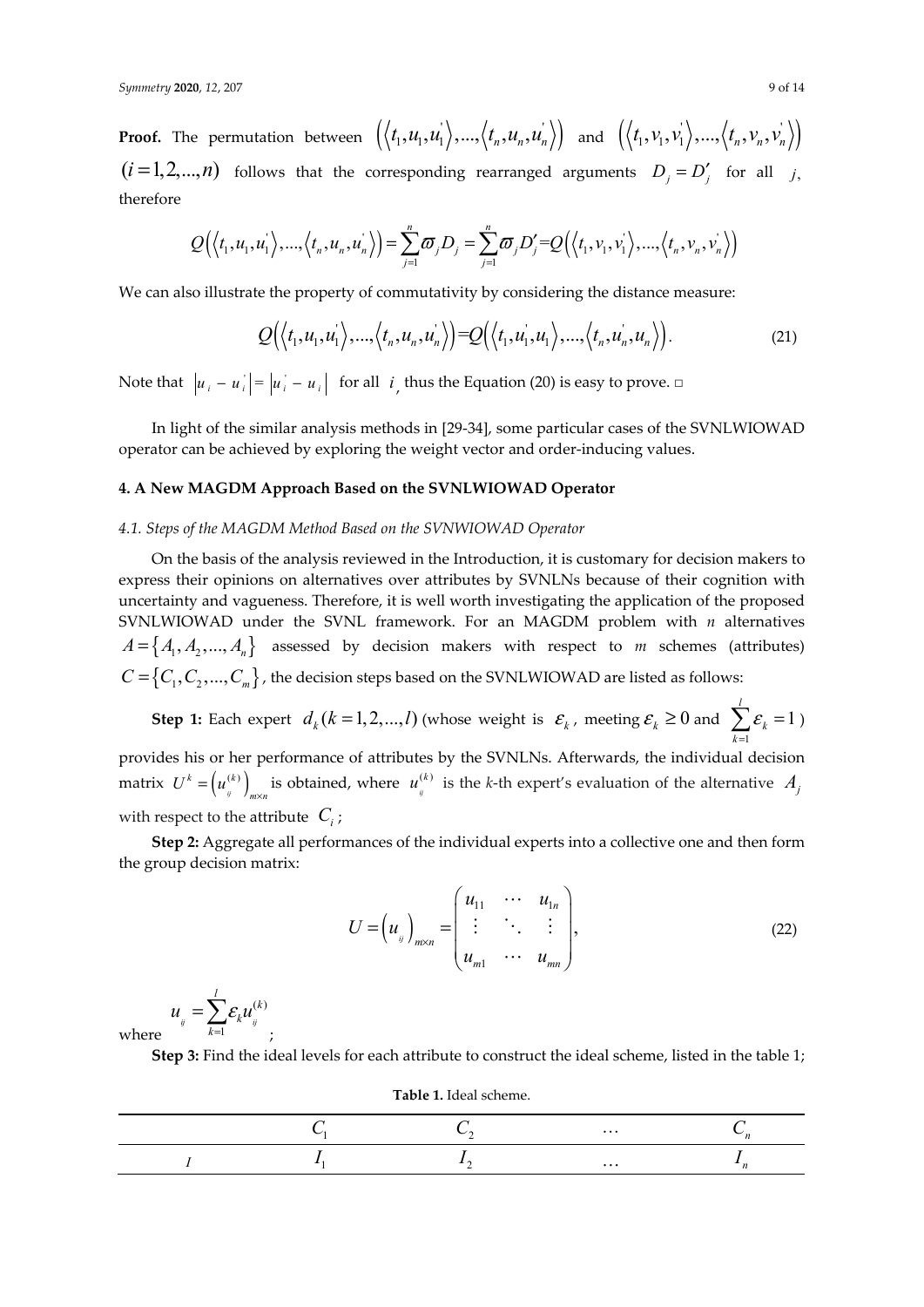**Step 5:** Rank the alternatives and identify the best one(s) according to  $SVMLW IOWAD(A, I)$ , where the smaller the value of  $SVMLW IOMAD(A, I)$ , the better the alternative  $A_i$   $(i = 1, 2, ..., m)$ .

## *4.2. An Illustrative Example: Investment Selection*

We explored the application of the proposed approach in an investment selection problem where three decision makers were invited to assess a suitable strategy. There were four companies (alternatives) considered as potential investment options, chemical company  $(A_1)$ , food company (  $A_2$ ), car company ( $A_3$ ) and furniture company ( $A_4$ ), according to following possible situations (attributes) for the next year:  $C_1$  was the risk,  $C_2$  was the growth,  $C_3$  was the environmental impact, and  $C_4$  was other impacts. The evaluation presented by the decision makers with respect to the four attributes formed individual SVNL decision matrices under the linguistic term set *S* = {  $s_1$  = extremely poor,  $s_2$  = very poor,  $s_3$  = poor,  $s_4$  = fair,  $s_5$  = good,  $s_6$  = very good, and  $s_7$  = extremely good}, as shown in Tables 2–4.

**Table 2.** Single-valued neutrosophic linguistic (SVNL) decision matrix  $U^1$ .

| $\boldsymbol{A}$             | $\langle s_4^{(1)}, (0.3, 0.2, 0.3) \rangle$                                         | $\langle s_{\tiny \!\!4}^{\tiny (1)},(0.5,0.3,0.1)\rangle$     | $\langle s_4^{(1)}, (0.5, 0.2, 0.3) \rangle$                                           | $\langle s_5^{(1)}, (0.3, 0.5, 0.2) \rangle$ |
|------------------------------|--------------------------------------------------------------------------------------|----------------------------------------------------------------|----------------------------------------------------------------------------------------|----------------------------------------------|
| $\mathcal{A}_{2}$            | $\langle s_{\scriptscriptstyle 6}^{\scriptscriptstyle (1)},(0.6,0.1,0.2)\rangle$     | $\langle s_{\tiny 4}^{(1)}, (0.5, 0.2, 0.2) \rangle$           | $\langle s_{\scriptscriptstyle 5}^{\scriptscriptstyle (1)},(0.6,0.1,0.2)\rangle$       | $\langle s_3^{(1)}, (0.6, 0.2, 0.4) \rangle$ |
| $\mathcal{A}_{3}$            | $\langle s_{\scriptscriptstyle{5}}^{\scriptscriptstyle{(1)}}, (0.7,0.0,0.1) \rangle$ | $\langle s_{\tiny \rm s}^{\tiny \rm (1)},(0.3,0.1,0.2)\rangle$ | $\langle s_4^{(1)}, (0.6, 0.1, 0.2) \rangle$                                           | $\langle s_6^{(1)}, (0.6, 0.1, 0.2) \rangle$ |
| $A_{\!\scriptscriptstyle 4}$ | $\langle s_{\scriptscriptstyle{5}}^{\scriptscriptstyle{(1)}},(0.4,0.2,0.3)\rangle$   | $\left\langle s_3^{(1)},(0.3,0.2,0.5)\right\rangle$            | $\langle s_{\scriptscriptstyle{5}}^{\scriptscriptstyle{(1)}}, (0.4, 0.2, 0.3) \rangle$ | $\langle s_4^{(1)}, (0.5, 0.3, 0.3) \rangle$ |

 $C_1$   $C_2$   $C_3$   $C_4$  $A_1 \qquad \qquad \left\langle s^{(2)}_s, (0.4, 0.2, 0.4) \right\rangle \qquad \qquad \left\langle s^{(2)}_4 \right\rangle$  $s_4^{(2)}$ , (0.6, 0.1, 0.3)<sup>'</sup>  $\langle s^{(2)}_0, (0.6, 0.3, 0.4) \rangle$   $\langle s^{(2)}_5 \rangle$  $s_5^{(2)}$ , (0.4, 0.4, 0.1)<sup>'</sup> *A*  $\langle s_1^{(2)}, (0.7, 0.2, 0.3) \rangle$   $\langle s_5^{(2)} \rangle$  $\langle s_5^{(2)},(0.6,0.2,0.2)\rangle$  $\langle s_1^{(2)}, (0.7, 0.2, 0.3) \rangle$   $\langle s_4^{(2)} \rangle$  $\sqrt{s_4^{(2)}}$ , (0.5, 0.4, 0.2)  $A_3 \longrightarrow \langle s^{(2)}_4, (0.8,0.1,0.2) \rangle \qquad \qquad \langle s^{(2)}_4 \rangle$  $\langle s_4^{(2)}, (0.4, 0.2, 0.2) \rangle$  $\langle s^{(2)}_{\rm s},(0.7,0.2,0.3)\rangle = \langle s^{(2)}_{\rm s} \rangle$  $\sqrt{s^{(2)}_{\perp}$   $(0.6, 0.3, 0.3)$  $A_4 \longrightarrow \left\langle s^{(2)}_{_S},(0.4,0.3,0.4)\right\rangle \qquad \qquad \left\langle s^{(2)}_{_S}\right\rangle$  $\langle s_s^{(2)},(0.3,0.1,0.6) \rangle$  $\langle s_1^{(2)}, (0.5, 0.1, 0.2) \rangle$   $\langle s_3^{(2)} \rangle$  $\langle s_3^{(2)}, (0.7,0.1,0.1) \rangle$ 

**Table 3.** SVNL decision matrix  $U^2$ .

**Table 4.** SVNL decision matrix  $U^3$ .

| $\mathcal{A}_{\mathsf{I}}$ | $\langle s_z^{(3)}, (0.5, 0.1, 0.3) \rangle$                                       | $\langle s_4^{(3)}, (0.6, 0.2, 0.1) \rangle$        | $\langle s_5^{(3)}, (0.6, 0.1, 0.3) \rangle$ | $\langle s_4^{(3)}, (0.3, 0.6, 0.2) \rangle$ |
|----------------------------|------------------------------------------------------------------------------------|-----------------------------------------------------|----------------------------------------------|----------------------------------------------|
| $\mathcal{A}_{2}$          | $\langle s_{\scriptscriptstyle{s}}^{\scriptscriptstyle{(3)}},(0.5,0.2,0.3)\rangle$ | $\langle s_5^{(3)},(0.7,0.2,0.1)\rangle$            | $\langle s_4^{(3)}, (0.7, 0.2, 0.2) \rangle$ | $\langle s_6^{(3)}, (0.4, 0.6, 0.2) \rangle$ |
| $\mathcal{A}_{3}$          | $\langle s_4^{(3)}, (0.6, 0.1, 0.2) \rangle$                                       | $\left\langle s_3^{(3)},(0.4,0.1,0.1)\right\rangle$ | $\langle s_4^{(3)}, (0.5, 0.2, 0.2) \rangle$ | $\langle s_5^{(3)}, (0.7, 0.2, 0.1) \rangle$ |
| $\mathcal{A}_{4}$          | $\langle s_0^{(3)}, (0.5, 0.2, 0.3) \rangle$                                       | $\langle s_5^{(3)},(0.2,0.1,0.6)\rangle$            | $\langle s_6^{(3)}, (0.6, 0.2, 0.4) \rangle$ | $\langle s_4^{(3)}, (0.5, 0.2, 0.3) \rangle$ |

Assuming that the weights of the experts were  $\varepsilon_1 = 0.30$ ,  $\varepsilon_2 = 0.37$ , and  $\varepsilon_3 = 0.33$ , respectively, then the group SVNL decision matrix could be obtained through aggregating the three individual decision matrices. The results are listed in the table 5.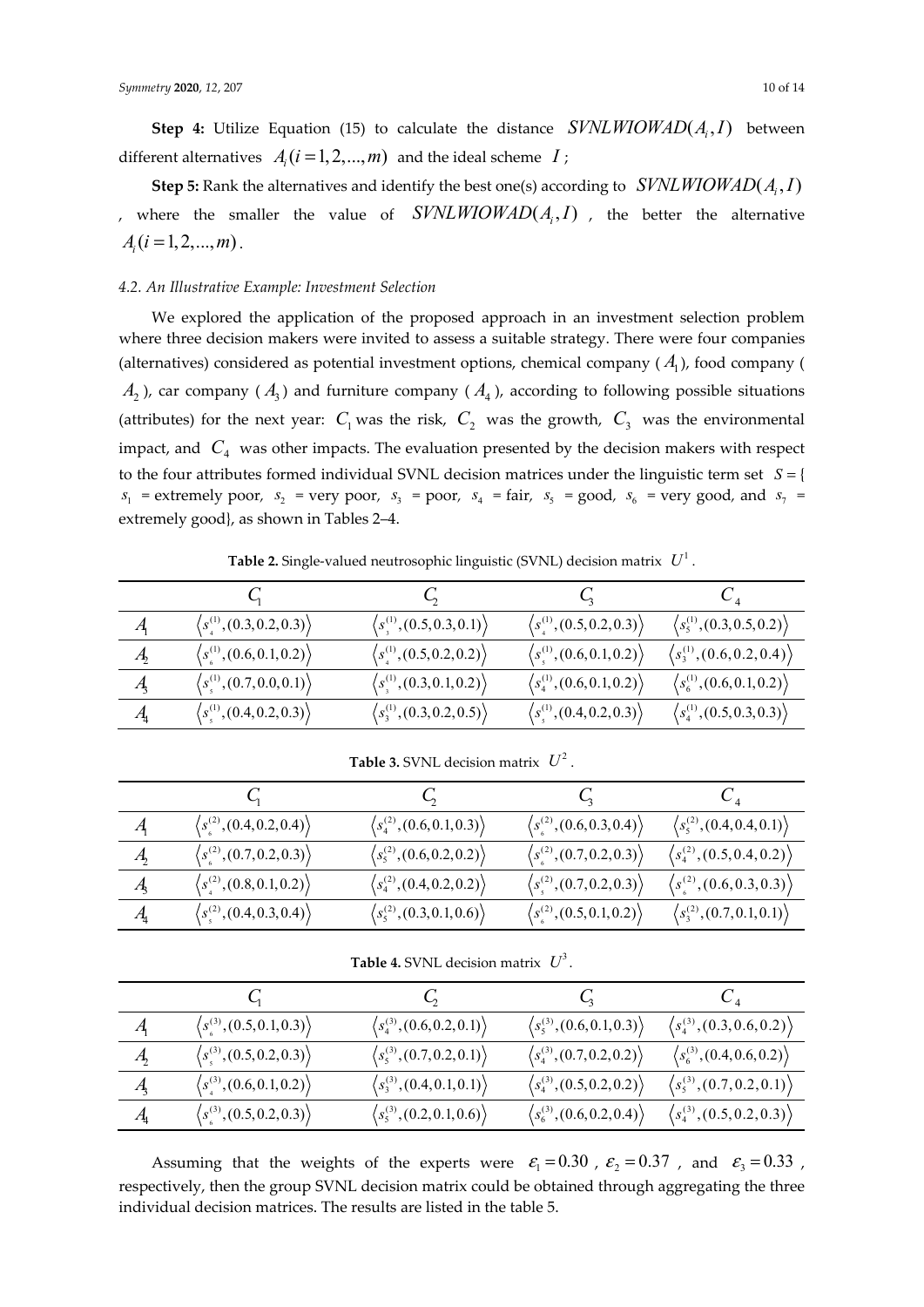|                              | $\langle s_{\rm s,0}(0.399, 0.163, 0.330) \rangle$                | $\langle s_{3,37}, (0.566, 0.185, 0.144) \rangle$ | $\langle s_{4.96}, (0.566, 0.186, 0.330) \rangle$ | $\langle s_{4.70}, (0.335, 0.491, 0.159) \rangle$ |
|------------------------------|-------------------------------------------------------------------|---------------------------------------------------|---------------------------------------------------|---------------------------------------------------|
| $\mathcal{A}$                | $\langle s_{\scriptscriptstyle{570}}$ , (0.611, 0.155, 0.258))    | $\langle s_{2,37}, (0.602, 0.200, 0.162) \rangle$ | $\langle s_{4.70}, (0.666, 0.155, 0.229) \rangle$ | $\langle s_{4,23}, (0.514, 0.350, 0.258) \rangle$ |
| A,                           | $\langle s_{4v}$ , (0.714, 0.000, 0.155)                          | $\langle s_{3.67}, (0.365, 0.128, 0.163) \rangle$ | $\langle s_{4,33}, (0.611, 0.155, 0.229) \rangle$ | $\langle s_{5.70}, (0.633, 0.180, 0.186) \rangle$ |
| $A_{\!\scriptscriptstyle 1}$ | $\langle s_{\scriptscriptstyle{50}}(0.432, 0.229, 0.330) \rangle$ | $\langle s_{2,37}, (0.271, 0.129, 0.561) \rangle$ | $\langle s_{5.63}, (0.450, 0.159, 0.286) \rangle$ | $\langle s_{3.67}, (0.578, 0.185, 0.209) \rangle$ |

**Table 5.** Group SVNL decision matrix *U* .

The ideal scheme (Table 6) determined by experts represents the optimal results that a supplier should satisfy, which further serves as a reference point in the aggregation process.

| Table 6. Ideal scheme. |  |
|------------------------|--|
|------------------------|--|

| $\langle s_1(0.9,0,0)\rangle$ | $\langle s_7, (0.9, 0, 0.1) \rangle$ | $\langle s(1,0,0.1) \rangle$ | $\left(s_{\varepsilon}, (0.9, 0.1, 0)\right)$ |
|-------------------------------|--------------------------------------|------------------------------|-----------------------------------------------|

We assumed that the weight and the order-inducing vectors of the SVNLWIOWAD were  $w = (0.2, 0.15, 0.3, 0.35)^T$  and  $T = (5, 9, 7, 4)$ , respectively. Based on the available information, we utilized the SVNLWIOWAD to calculate the distances between the alternative  $A_i$  and the ideal scheme *I :* 

 $SVMLW IOWAD(A_{1}, I) = 6.440$ ,  $SVMLW IOWAD(A_{2}, I) = 5.713$ ,

$$
SVMLW IOWAD(A_3, I) = 5.323, \, SYNLW IOWAD(A_4, I) = 6.810.
$$

Therefore, the ordering of the alternatives through the values of  $SVMLW IOWAD(A_i, I)(i = 1,2,3,4)$  was  $A_3 \succ A_2 \succ A_1 \succ A_4$ , which implies that the optimal company  $A_3$  is the best choice for investment.

To conduct a comparative analysis with the existing methods, in this example we utilized the SVNLWD, SVNLOWAD, and SVNLIOWAD to measure the relative performance of all alternatives to the ideal scheme, and the aggregation results are listed in the Table 7.

**Table 7. Aggregation results.** 

| <b>Table</b> 7. Aggregation results. |       |       |             |               |                                     |
|--------------------------------------|-------|-------|-------------|---------------|-------------------------------------|
|                                      |       |       | $A_{\rm i}$ | $A_{\Lambda}$ | Ranking                             |
| SVMLWD(A, I)                         | 6.828 | 5.836 | 5.048       | 6.444         | $A_3 \succ A_2 \succ A_4 \succ A_1$ |
| SVMOWAD(A, I)                        | 6.466 | 5.652 | 4.802       | 6.460         | $A_3 \succ A_2 \succ A_4 \succ A_1$ |
| $SVMLOWAD(A_i, I)$                   | 6.770 | 5.788 | 4.833       | 6.460         | $A_3 \succ A_2 \succ A_1 \succ A_4$ |

From the Table 7, it is easy to see that the most desirable alternative was  $A_3$  for the different distance measures used, which was the same as the result obtained from the SVNLWIOWAD operator. We also found that the ranking of alternatives may change for the different distance measures used because the different operators include different information. The SVNLWD uses the importance of attributes and the SVNLOWD focuses on the ordered location of the arguments. The SVNLIOWAD considers the attitudinal character of the decision-makers, while the SVNLIOWAD operator includes more information than the SVNLIOWAD as its design function of the orderinduced variables. It is worth pointing out that the SVNLWIOWAD operator not only combines the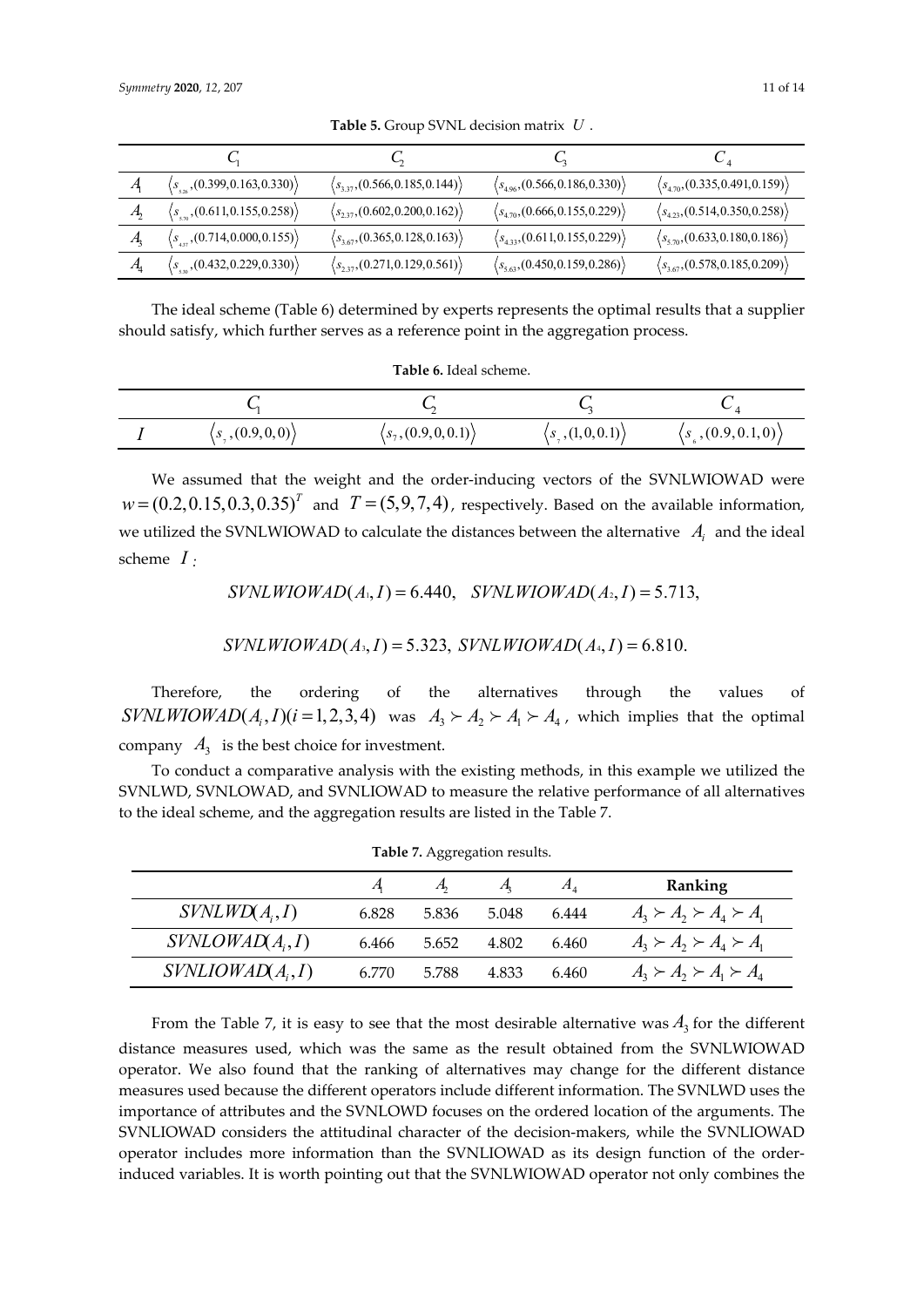advantages of the existing methods, but also overcomes some of their shortcomings, so that it can achieve a more scientific and reasonable result.

## **5. Conclusions**

With the help of SVNLNs, decision makers may easily evaluate alternatives by linguistic terms as well as uncertainty degrees, which is very close to human cognition. In order to highlight the theory and application of SVNLS, in this paper, we explored some distance measures for SVNLSs from an induced aggregation point of view. Firstly, we put forward the SVNLIOWAD operator, which is a useful extension of the existing IOWAD operator. Then, a novel induced aggregation distance, namely the single valued neutrosophic linguistic weighted IOWAD (SVNLWIOWAD) operator, was developed to overcome the defects of the existing methods. The key feature of the SVNLWIOWAD is that it extends the functions of the order-inducing variables, which not only induce the order of arguments, but also moderate the associated weights. Compared with the existing methods, wherein the order-inducing variables just play the induced function, this dual role enables the SVNLWIOWAD operator to effectively measure the intrinsic variation of the induced variables on the integration results. Therefore, it can consider the complex attitudinal characteristics as well as reflect the influence of the induced variables on the aggregation results by moderating the associated weights. An MAGDM method, based on the SVNLWIOWAD operator, was further presented, which turned out to be a very powerful approach to handle decision making problems under SVNL situation. Finally, a numerical example on investment selection and comparative analysis were utilized to demonstrate the feasibility and effectiveness of the proposed method.

For future research, we will consider some methodological extensions and application of the proposed method with other decision making approaches, such as moving averaging and probability information.

**Author Contributions:** S.Z. and C.Z. drafted the initial manuscript and conceived the MADM framework. G.Y. provided the relevant literature review and the illustrated example. All authors have read and agreed to the published version of the manuscript.

**Funding:** This paper was supported by China Postdoctoral Science Foundation (No. 2019M651403), Major Humanities and Social Sciences Research Projects in Zhejiang Universities (No. 2018QN058), Zhejiang Province Natural Science Foundation (No. LY18G010007; No. LQ20G010001), Ningbo Natural Science Foundation (No. 2019A610037) and First Class Discipline of Zhejiang - A (Zhejiang Gongshang University - Statistics).

**Conflicts of Interest:** The authors declare no conflict of interest.

## **References**

- 1. Zadeh, L.A. Fuzzy sets. *Inf. Control.* **1965**, *18*, 338–353.
- 2. Atanassov, K.T. Intuitionistic fuzzy sets. *Fuzzy Sets Syst.* **1986**, *20*, 87–96.
- 3. Cuong, B.C. Picture fuzzy sets. *J. Comput. Sci. Cybern.* **2014**, *30*, 409–420.
- 4. Wei, G. W. Picture fuzzy aggregation operators and their application to multiple attribute decision making. *J. Intell. Fuzzy Syst.* **2017**, *33*, 713–724.
- 5. Herrera, F.; Herrera-Viedma, E. Linguistic decision analysis: Steps for solving decision problems under linguistic information. *Fuzzy Sets Syst.* **2000**, *115*, 67–82.
- 6. Smarandache, F. *A Unifying Field in Logics. Neutrosophy: Neutrosophic Probability, Set and Logic*; American Research Press: Rehoboth, DE, USA, 1999.
- 7. Ye, J. An extended TOPSIS method for multiple attribute group decision making based on single valued neutrosophic linguistic numbers. *J. Intell. Fuzzy Syst.* **2015**, *28*, 247–255.
- 8. Wang, H.; Smarandache, F.; Zhang, Y.Q.; Sunderraman, R. Single valued neutrosophic sets. *Multispace Multistruct.* **2010**, *4*, 410–413.
- 9. Hwang, C.L.; Yoon, K. Multiple Attribute Decision Making: Methods and Applications. *In A State-of-the-Art Survey*; Springer-Verlag: Berlin, Germany, 1981.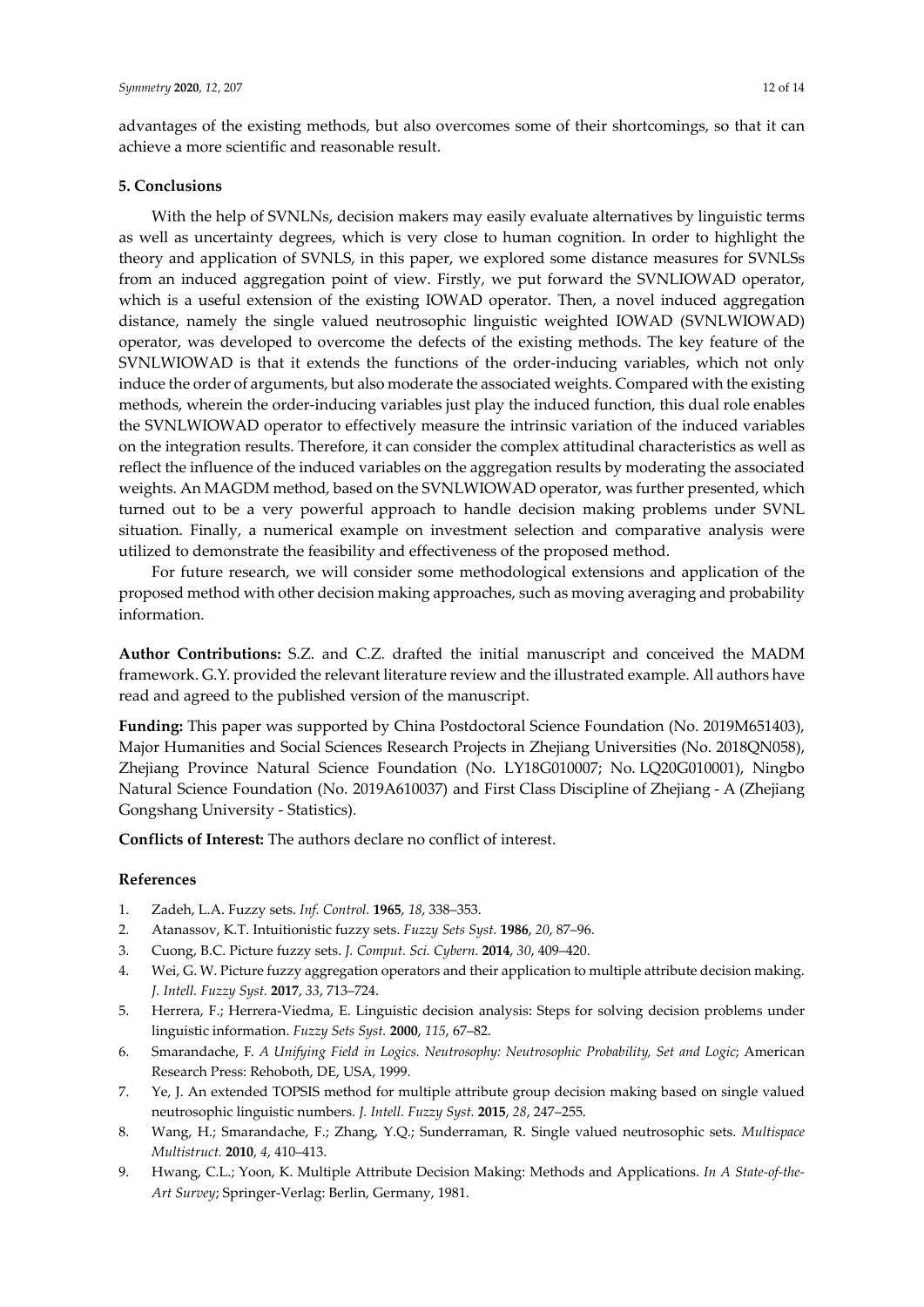- 10. Wang, J.Q.; Yang,Y.; Li, L. Multi-criteria decision-making method based on single-valued neutrosophic linguistic Maclaurin symmetric mean operators. *Neural Comput. Appl.* **2018**, *30*, 1529–1547.
- 11. Chen, J.; Zeng, S.Z.; Zhang, C.H. An OWA Distance-Based, Single-Valued Neutrosophic Linguistic TOPSIS Approach for Green Supplier Evaluation and Selection in Low-Carbon Supply Chains. *Int. J. Environ. Res. Public Health* **2018**, *15*, 1439, doi:10.3390/ijerph15071439.
- 12. Wu, Q.; Wu, P.; Zhou, L. Some new Hamacher aggregation operators under single-valued neutrosophic 2 tuple linguistic environment and their applications to multi-attribute group decision making. *Comput. Ind. Eng.* **2018**, *116*, 144–162.
- 13. Kazimieras, Z.E.; Bausys, R.; Lazauskas, M. Sustainable Assessment of Alternative Sites for the Construction of a Waste Incineration Plant by Applying WASPAS Method with Single-Valued Neutrosophic Set. *Sustainability* **2015**, *7*, 15923–15936, doi:10.3390/su71215792.
- 14. Garg, H.; Nancy. Linguistic single-valued neutrosophic prioritized aggregation operators and their applications to multiple-attribute group decision-making. *J. Ambient. Intell. Humaniz. Comput.* **2018**, *9*, 1975– 1997.
- 15. Cao, C.D.; Zeng, S.Z.; Luo, D.D. A Single-Valued Neutrosophic Linguistic Combined Weighted Distance Measure and Its Application in Multiple-Attribute Group Decision-Making. *Symmetry* **2019**, *11*, 275, doi:10.3390/sym11020275.
- 16. Xu, Z.S.; Chen, J. Ordered weighted distance measure. *J. Syst. Sci. Syst. Eng.* **2008**, *16*, 529–555.
- 17. Merigó, J.M.; Gil-Lafuente, A.M. New decision-making techniques and their application in the selection of financial products. *Inf. Sci.* **2010**, *180*, 2085–2094.
- 18. Zeng, S.Z.; Xiao, Y. A method based on TOPSIS and distance measures for hesitant fuzzy multiple attribute decision making. *Technol. Econ. Dev. Econ.* **2018**, *24*, 969–983.
- 19. Merigó, J.M.; Casanovas, M. Decision making with distance measures and induced aggregation operators. *Comput. Ind. Eng.* **2011**, *60*, 66–76.
- 20. Zeng, Z.S.; Li, W.; Merigó, J.M. Extended induced ordered weighted averaging distance operators and their application to group decision-making. *Int. J. Inf. Technol. Decis. Mak.* **2013**, *12*, 1973–6845.
- 21. Xian, S.D.; Sun, W.J. Fuzzy linguistic induced Euclidean OWA distance operator and its application in group linguistic decision making. *Int. J. Intell. Syst*. **2014**, *29*, 478–491.
- 22. Zeng, S.Z.; Merigó, J.M.; Palacios-Marques, D.; Jin, H.H.; Gu, F.J. Intuitionistic fuzzy induced ordered weighted averaging distance operator and its application to decision making. *J. Intell. Fuzzy Syst.* **2017**, *32*, 11–22.
- 23. Li, C.G.; Zeng, S.Z.; Pan, T.J.; Zheng, L.N. A method based on induced aggregation operators and distance measures to multiple attribute decision making under 2-tuple linguistic environment. *J. Comput. Syst. Sci.*  **2014**, *80*, 1339–1349.
- 24. Ye, J. Multicriteria decision-making method using the correlation coefficient under single-valued neutrosophic environment. *Int. J. Gen. Syst.* **2013**, *42*, 386–394.
- 25. Xu, Z.S. A note on linguistic hybrid arithmetic averaging operator in multiple attribute group decision making with linguistic information. *Group Decis. Negot.* **2006**, *15*, 593–604.
- 26. Yager, R.R.; Filev, D.P. Induced ordered weighted averaging operators. *IEEE Trans. Syst. Man Cybern. Part B* **1999**, *29*, 141–150.
- 27. Yu, L.P.; Zeng, S.Z.; Merigo, J.M.; Zhang, C.H. A new distance measure based on the weighted induced method and its application to Pythagorean fuzzy multiple attribute group decision making. *Int. J. Intell. Syst.* **2019**, *34*, 1440–1454.
- 28. Zhou, L.; Tao, Z.; Chen, H.; Liu, J. Generalized ordered weighted logarithmic harmonic averaging operators and their applications to group decision making. *Soft Comput.* **2014**, *19*, 715–730.
- 29. Aggarwal, M. A new family of induced OWA operators. *Int. J. Intell. Syst.* **2015**, *30*, 170–205.
- 30. Merigó, J.M.; Palacios-Marqués, D.; Soto-Acosta, P. Distance measures, weighted averages, OWA operators and Bonferroni means. *Appl. Soft Comput.* **2017**, *50*, 356–366.
- 31. Balezentis, T.; Streimikiene, D.; Melnikienė, R.; Zeng, S.Z. Prospects of green growth in the electricity sector in Baltic States: Pinch analysis based on ecological footprint. *Resour. Conserv. Recycl.* **2019**, *142*, 37–48.
- 32. Zeng, S.Z.; Mu, Z.M.; Balezentis, T. A novel aggregation method for Pythagorean fuzzy multiple attribute group decision making. *Int. J. Intell. Syst.* **2018**, *33*, 573–585.
- 33. Zeng, S.Z.; Chen, S.; M., Kuo, L. W. Multiattribute decision making based on novel score function of intuitionistic fuzzy values and modified VIKOR method. *Inf. Sci.* **2019,** 488, 76-92.